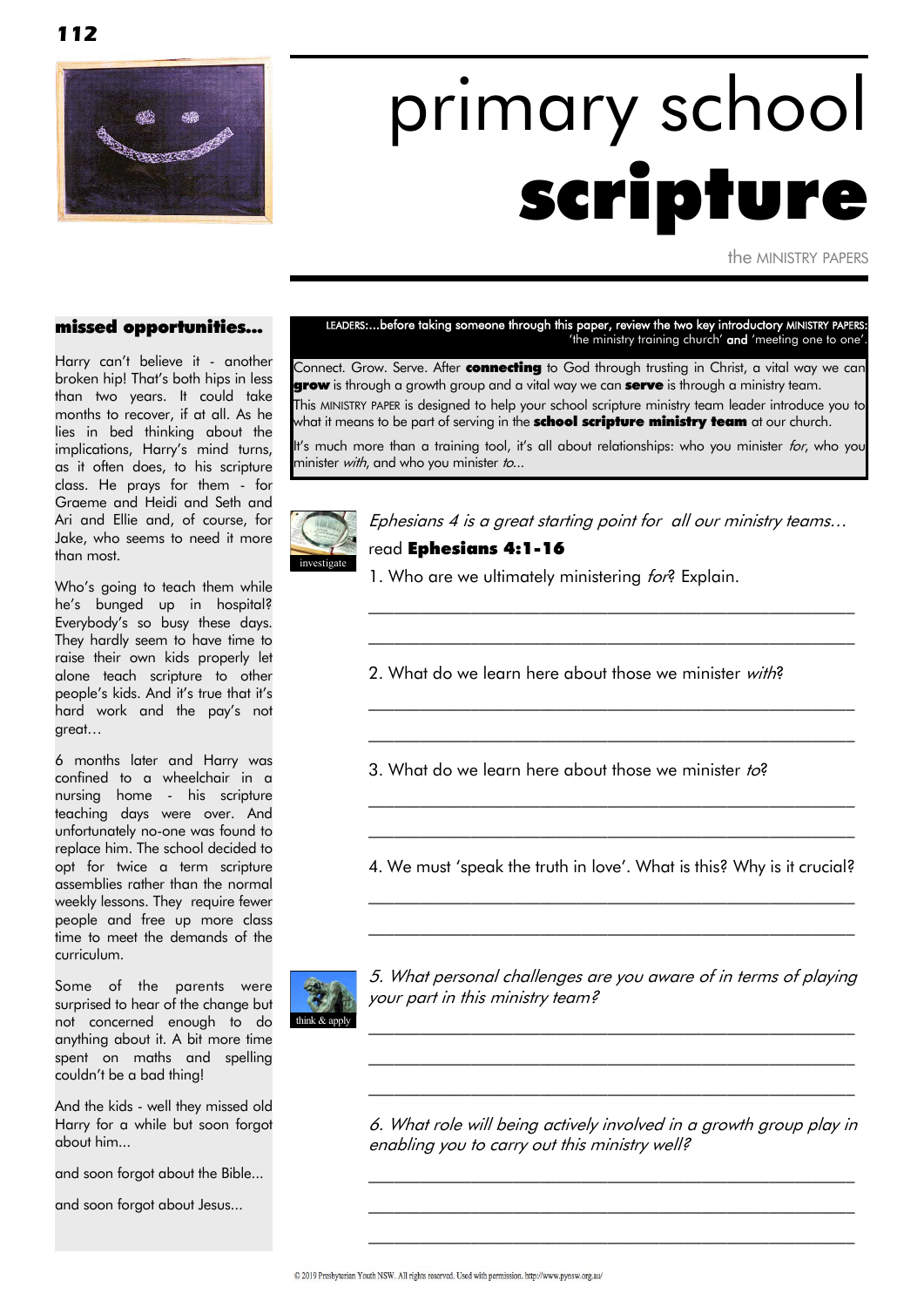### flexible & fixed

Many of our ministry teams are focused on a particular age group or demographic, e.g. kids club, youth group, university ministry. That makes sense because each of these groups has its own particular needs. Each group has its own special challenges and opportunities. However, it's sometimes easy to recognise only what's **unique** about each group. It's easy to forget what all people, whatever age or stage, have in common. This section of the paper helps us think through what's flexible and what's fixed in our ministry to children through school scripture...



#### read 1 Corinthians 9:19-23

1. What is *flexible* in Paul's approach to ministry?

2. What is *fixed* in Paul's approach to ministry?



3. Referring to the "profile of a school scripture child" opposite, in what ways will ministry to these children need to flexible?

 $\mathcal{L}_\text{max}$  and the contract of the contract of the contract of the contract of the contract of the contract of  $\mathcal{L}_\text{max}$  and the contract of the contract of the contract of the contract of the contract of the contract of  $\mathcal{L}_\text{max}$  and the contract of the contract of the contract of the contract of the contract of the contract of

 $\mathcal{L}_\text{max}$  and the contract of the contract of the contract of the contract of the contract of the contract of \_\_\_\_\_\_\_\_\_\_\_\_\_\_\_\_\_\_\_\_\_\_\_\_\_\_\_\_\_\_\_\_\_\_\_\_\_\_\_\_\_\_\_\_\_\_\_\_\_\_\_\_\_\_\_\_\_

\_\_\_\_\_\_\_\_\_\_\_\_\_\_\_\_\_\_\_\_\_\_\_\_\_\_\_\_\_\_\_\_\_\_\_\_\_\_\_\_\_\_\_\_\_\_\_\_\_\_\_\_\_\_\_\_\_ \_\_\_\_\_\_\_\_\_\_\_\_\_\_\_\_\_\_\_\_\_\_\_\_\_\_\_\_\_\_\_\_\_\_\_\_\_\_\_\_\_\_\_\_\_\_\_\_\_\_\_\_\_\_\_\_\_

4. In all of this, what needs to stay fixed in our ministry to these children?

 $\mathcal{L}_\text{max}$  and the contract of the contract of the contract of the contract of the contract of the contract of \_\_\_\_\_\_\_\_\_\_\_\_\_\_\_\_\_\_\_\_\_\_\_\_\_\_\_\_\_\_\_\_\_\_\_\_\_\_\_\_\_\_\_\_\_\_\_\_\_\_\_\_\_\_\_\_\_  $\mathcal{L}_\text{max}$  and the contract of the contract of the contract of the contract of the contract of the contract of



#### challenges and opportunities

Have another look at the "profile of a school scripture child". Think through the particular challenges and opportunities of this ministry...

| what are some of the | what are some ideas for facing        |
|----------------------|---------------------------------------|
| challenges?          | these?                                |
| what are some of the | what are some ideas for <b>making</b> |
| opportunities?       | the most of these?                    |



#### profile of a school scripture child

It goes without saying that kids are great. But it also goes without saying that kids are kids! So to be a good Scripture Teacher you need to get your head around who these little ones (and not so little ones) are so that you're armed with the right expectations.

#### open

Scepticism and suspicion are the fruit of life"s disappointments. Children have usually experienced less of these than adults and are therefore quite willing to accept what they are taught as being true.

#### high energy

Most children, are blessed with boundless energy. The later in the day, the more restless they tend to get. If you have any say in what time your scripture class is scheduled, aim for sometime in the morning.

#### short attention span

The rule of thumb for how long the average child can remain focused on one thing is 5 minutes plus their age - and that's when they're interested! So mix it up and build in opportunities to be active.

#### concrete to abstract

One of the biggest changes that occurs during primary school (often around the ages of 8-10) is that kids develop the ability to think in "abstract" ways and about "abstract" concepts.

#### sensitive

Children, even the rough ones, are very tender creatures. They are easily damaged and words can be even more hurtful than "sticks and stones".

#### kids priorities

It"s been said that play is the work of a child. And so understandably, kids often don"t share our priorities. If we approach a scripture lesson too much like work, it probably won"t work!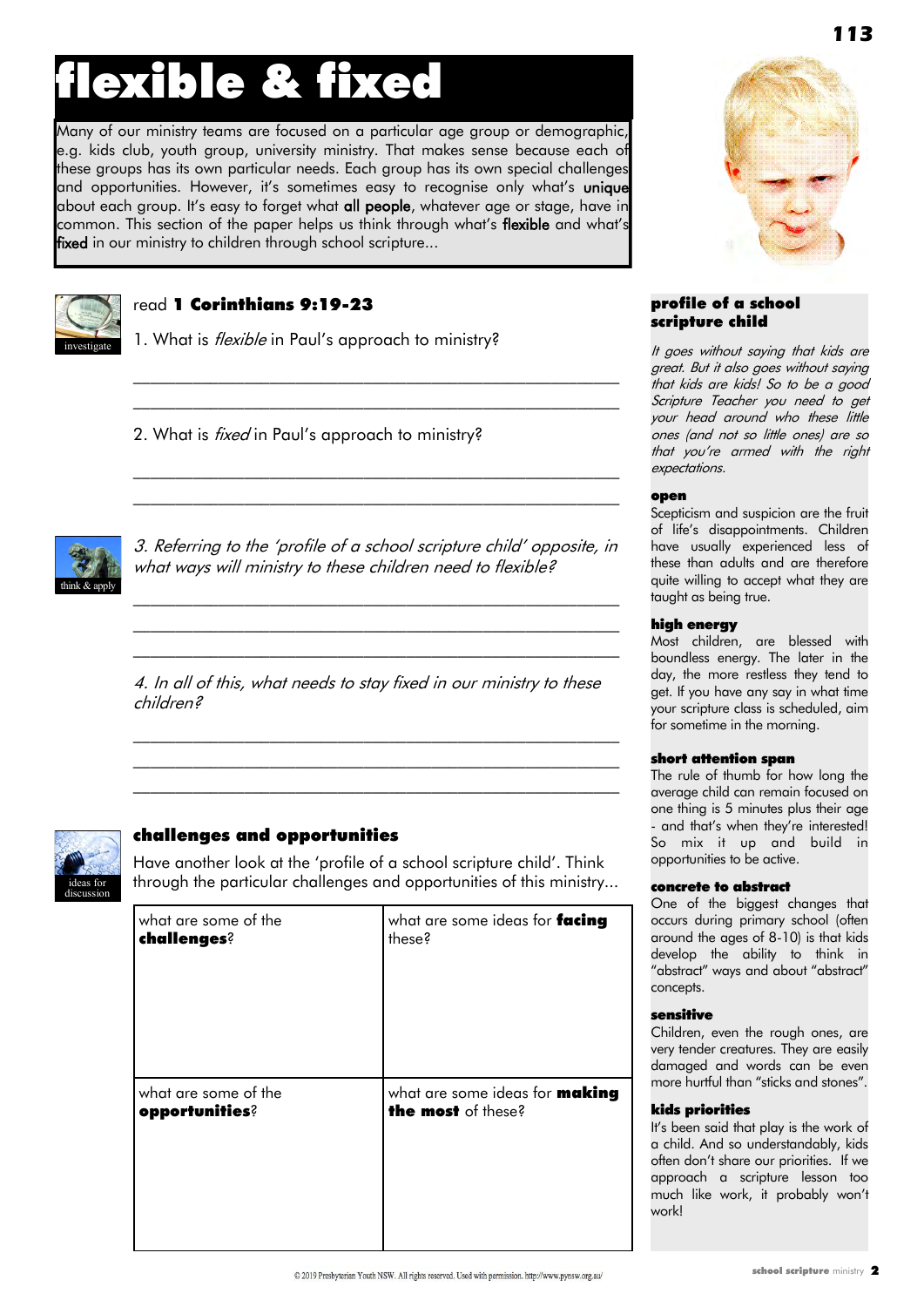

#### carpe diem

The opportunity to teach school scripture in NSW is not one we should take lightly. Many children who attend Christian Scripture lessons at school have no other exposure to the gospel. We should indeed "seize the day".

Under current legislation, government schools must allow a minimum of 30 minutes per week for "religious instruction" conducted by approved community-based teachers - that"s you!

But the sad fact is that scripture teachers are a dying breed - literally! The average scripture teacher is well into their 60s and when they hang up their boots there are insufficient new recruits enlisting for the fight. In many schools around the state scripture classes are a thing of the past not because of hostility towards the gospel from the outside but because of apathy towards the gospel from within.

What can be done about this sad state of affairs? Well with conscription still a dirty word we can only rely on Christian people with a desire to serve, putting their hands up for this front line ministry.

So good on you for recognizing what a tragedy it would be if this opportunity went begging. And hey, while you"re at it, why not consider teaching more than one class you"ve already done all the preparation, why not make the most of it and seize just another half hour of the day in the hope that some might be saved as God does his will with your efforts?

### 30 minutes...

...That"s the duration of your average weekly scripture lesson. What can you hope to achieve in such a short space of time? How can you make the most of it? The answer is to see the brevity of the lesson as a positive rather than a negative and to turn it to your advantage. With a little thought and planning, you can easily become the best thing that happens in the classroom week. The secret is to try to communicate just **one big idea** but to have a whole lot of fun doing it. And the beauty of it is that you don"t have to deal with the aftermath - that"s the teacher"s job!

Chances are you won"t have much say in what material you use in your scripture class. Such decisions are usually made by a committee attached to a local "minister's fellowship". But you certainly have the freedom to adapt the material to best suit the needs of your class – and that"s where the fun starts! Your goal in any lesson should be to teach one big idea **in a number of different ways**. Once again, flexible & fixed go hand in hand.

Mixing up your lesson will hold the kids" interest, help you to reinforce your big idea, and allow you to cater for a wide variety of learning styles. The table below contains some examples of how this might be done.

|                  | method description                                                                                                            | benefits                                                                                   |
|------------------|-------------------------------------------------------------------------------------------------------------------------------|--------------------------------------------------------------------------------------------|
| games            | even games played in the seat will<br>be an immediate hit with kids                                                           | provide a brain break and can<br>often be related to the big idea                          |
| songs            | Colin Buchanan, emu kids and<br>Johnny Burns all produce fun Bible-<br>based songs. If you can use actions,<br>all the better | cater to another learning style<br>and are a great memory aid                              |
| memory<br>verses | choose a key verse that clearly<br>captures the big idea you want to<br>convey. Repeat where possible                         | get kids into the Bible and can<br>often be turned into a game -<br>always a bonus!        |
| stories          | kids learn best through stories. The<br>challenge is to teach not just the<br>story but its significance                      | the Bible is a story so teaching the<br>stories of the Bible is natural and<br>interesting |
| workbooks        | reading, drawing, puzzles, cartoons,<br>code breakers etc. are all good<br>paper tasks so long as they're not<br>overdone     | provide some quiet time and an<br>opportunity for higher-level<br>brainwork                |



1. Which of these teaching methods do you feel most comfortable with? Why is that?

2. Which of these teaching methods do you feel least comfortable with? Why is that?